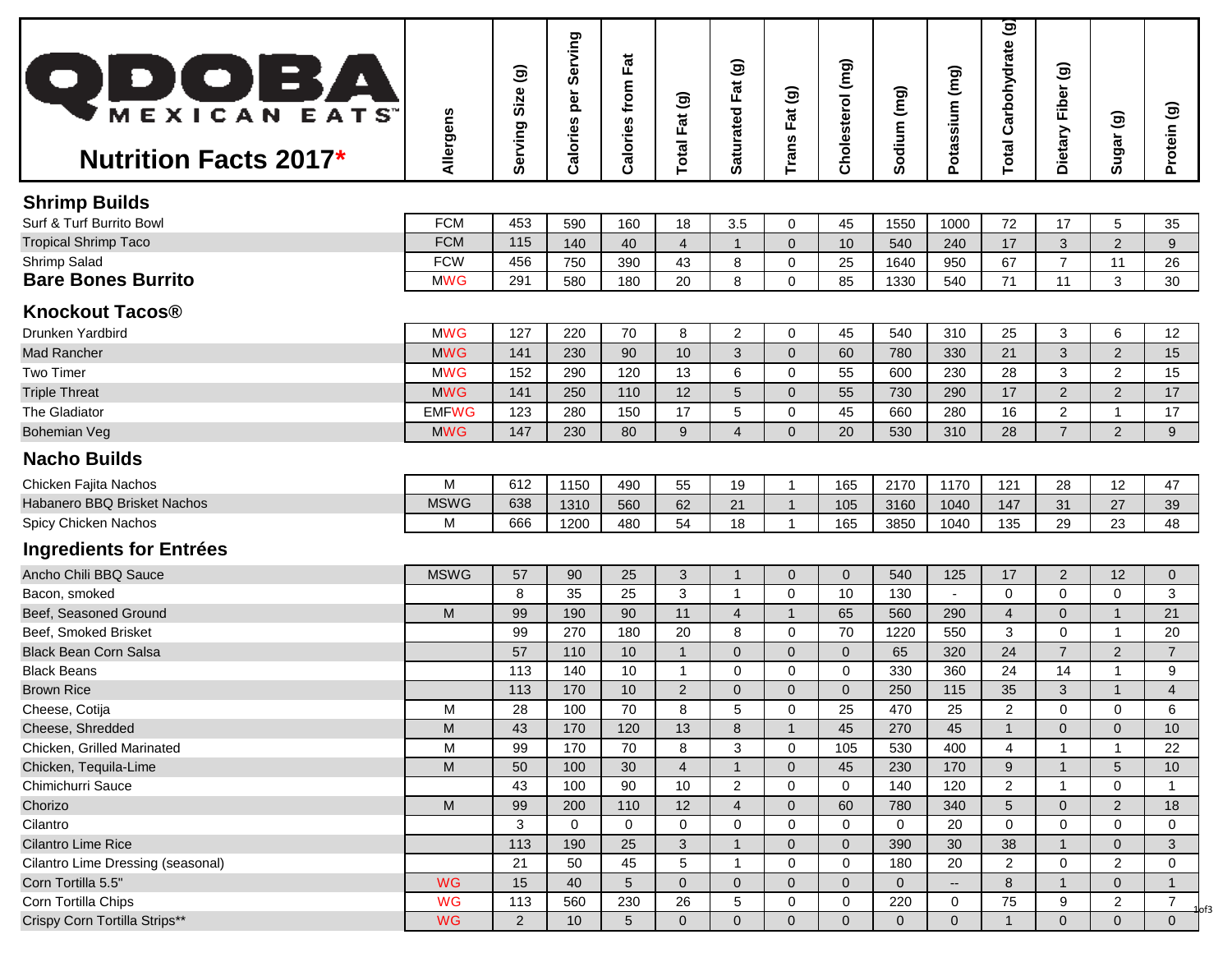| <b>QDOBA</b><br><b>Nutrition Facts 2017*</b> | Allergens  | ම<br>Size<br>erving<br>ທັ | Serving<br>per<br>Calories | Fat<br>Calories from | Total Fat (g)   | Fat (g)<br>Saturated | $\widehat{\mathbf{e}}$<br>$\overline{a}$<br>ш.<br>Trans | Cholesterol (mg) | (mg)<br>odium<br>ທັ | (mg)<br>Potassium | $\ddot{\mathbf{e}}$<br>Carbohydrate<br>Total | Dietary Fiber (g) | Sugar <sub>(g)</sub>    | Protein (g)              |
|----------------------------------------------|------------|---------------------------|----------------------------|----------------------|-----------------|----------------------|---------------------------------------------------------|------------------|---------------------|-------------------|----------------------------------------------|-------------------|-------------------------|--------------------------|
| Crispy Corn Taco Shell**                     | <b>WG</b>  | 13                        | 60                         | 25                   | 3               | $\mathbf 1$          | 0                                                       | 0                | $\Omega$            | 0                 | 8                                            | 1                 | $\mathbf 0$             |                          |
| <b>Crunchy Flour Tortilla Bowl</b>           | WG         | 73                        | 390                        | 200                  | 22              | 5                    | $\overline{0}$                                          | $\overline{0}$   | 150                 | 50                | 41                                           | $\overline{0}$    | $\overline{1}$          | $\overline{7}$           |
| Eggs                                         | ME         | 170                       | 230                        | 140                  | 16              | 5                    | $\Omega$                                                | 600              | 440                 | 180               | $\overline{2}$                               | $\mathbf 0$       | $\mathbf 0$             | 19                       |
| Fajita Vegetables                            |            | 57                        | 35                         | 15                   | 2 <sup>1</sup>  | $\Omega$             | $\Omega$                                                | $\overline{0}$   | 180                 | 120               | $\overline{4}$                               | $\mathbf{1}$      | $\overline{2}$          | 1                        |
| Fiery Habanero                               |            | 57                        | 20                         | 5                    | $\mathbf 0$     | $\Omega$             | $\Omega$                                                | $\Omega$         | 260                 | $\mathbf{0}$      | 3                                            | -1                | $\overline{2}$          | $\overline{\phantom{a}}$ |
| Flour Tortilla (5.5")                        | WG         | 24                        | 70                         | 15                   | $\overline{2}$  | -1                   | 0                                                       | $\overline{0}$   | 170                 | 25                | 12                                           | $\mathbf{1}$      | $\Omega$                | 2                        |
| Flour Tortilla (10")                         | WG         | 71                        | 210                        | 45                   | 5               | 2                    | 0                                                       | $\mathbf 0$      | 490                 | 70                | 36                                           | $\overline{2}$    | 1                       | 6                        |
| Flour Tortilla (12.5")                       | WG         | 102                       | 300                        | 60                   | $\overline{7}$  | 3                    | $\overline{0}$                                          | $\overline{0}$   | 760                 | 50                | 52                                           | 3                 | $\overline{2}$          | 8                        |
| Guacamole                                    |            | 85                        | 130                        | 90                   | 10              | $\overline{2}$       | $\Omega$                                                | $\Omega$         | 300                 | 370               | $\overline{7}$                               | 3                 | $\Omega$                |                          |
| Lettuce, Shredded                            |            | 9                         | $\overline{0}$             | $\mathbf{0}$         | $\overline{0}$  | $\Omega$             | $\Omega$                                                | $\overline{0}$   | $\Omega$            | 20                | $\overline{0}$                               | $\overline{0}$    | $\overline{0}$          | $\overline{0}$           |
| Mango Salsa (seasonal)                       |            | 113                       | 60                         | 0                    | 0               | 0                    | $\Omega$                                                | 0                | 180                 | $\mathbf 0$       | 14                                           | $\overline{2}$    | 9                       |                          |
| <b>Mexican Caesar Dressing</b>               | <b>EFM</b> | 14                        | 90                         | 80                   | 9               | $\overline{2}$       | $\overline{0}$                                          | 5                | 160                 | 5                 | -1                                           | $\overline{0}$    | $\mathbf{0}$            | $\mathbf{1}$             |
| <b>Minced Onions</b>                         |            | 9                         | $\Omega$                   | $\mathbf 0$          | $\mathbf 0$     | $\Omega$             | $\Omega$                                                | $\mathbf 0$      | $\Omega$            | $\overline{0}$    | $\Omega$                                     | $\mathbf 0$       | $\Omega$                | $\Omega$                 |
| <b>Picante Ranch</b>                         | M          | 43                        | 40                         | $\mathbf 0$          | $\overline{0}$  | $\Omega$             | $\Omega$                                                | $\Omega$         | 500                 | 50                | 10                                           | $\mathbf{1}$      | 3                       | 0                        |
| Pico de Gallo                                |            | 57                        | 10                         | $\mathbf 0$          | $\mathbf 0$     | $\Omega$             | $\Omega$                                                | $\Omega$         | 70                  | 95                | 3                                            | -1                | $\overline{2}$          | $\Omega$                 |
| <b>Pinto Beans</b>                           |            | 113                       | 130                        | $\overline{5}$       | -1              | $\Omega$             | 0                                                       | $\overline{0}$   | 350                 | 440               | 23                                           | 14                | 1                       | 8                        |
| Pineapple Pico                               |            | 57                        | 20                         | $\mathbf 0$          | $\mathbf 0$     | $\Omega$             | $\mathbf 0$                                             | $\mathbf 0$      | 35                  | 80                | 5                                            | $\mathbf{1}$      | $\overline{\mathbf{4}}$ | 0                        |
| Pork, Pulled                                 |            | 113                       | 160                        | 40                   | $5\overline{)}$ | $\overline{2}$       | $\Omega$                                                | 80               | 390                 | 420               | 10                                           | $\overline{0}$    |                         | 19                       |
| Potatoes, Seasoned                           | <b>WG</b>  | 57                        | 130                        | 50                   | 6               |                      | $\Omega$                                                | $\mathbf{0}$     | 260                 | 230               | 17                                           | $\overline{2}$    | $\Omega$                | $\overline{2}$           |
| Queso Diablo                                 | M          | 113                       | 160                        | 110                  | 13              | 8                    | $\overline{0}$                                          | 40               | 700                 | 130               | $\overline{7}$                               | $\overline{2}$    | $\overline{2}$          | 5                        |
| Roasted Chile Corn Salsa                     |            | 57                        | 50                         | 5                    | $\mathbf 1$     | 0                    | $\mathbf 0$                                             | 0                | 105                 | 125               | 10                                           | $\overline{2}$    | $\mathbf 1$             | $\overline{2}$           |
| Salsa Roja                                   |            | 57                        | 20                         | $\overline{0}$       | $\overline{0}$  | $\overline{0}$       | $\overline{0}$                                          | $\mathbf 0$      | 460                 | --                | $\overline{4}$                               | $\mathbf{1}$      | $\overline{2}$          | $\mathbf 1$              |
| Salsa Verde                                  |            | 57                        | 15                         | $\boldsymbol{0}$     | 0               | 0                    | $\mathbf 0$                                             | $\pmb{0}$        | 280                 | 90                | $\sqrt{3}$                                   | $\mathbf 1$       | 1                       | $\mathbf 0$              |
| Sour Cream, Lite                             | M          | 57                        | 50                         | 40                   | $5\overline{)}$ | 3                    | 0                                                       | 15               | 40                  | 100               | $\overline{2}$                               | $\overline{0}$    | 2                       | 3                        |
| Shrimp Fire Roasted / Glazed (5 piece)       | <b>FC</b>  | 49                        | 45                         | $\sqrt{5}$           | $\mathbf 0$     | $\mathbf 0$          | 0                                                       | 10               | 390                 | 80                | $\mathbf{3}$                                 | $\mathbf 0$       |                         | 8                        |
| Shrimp Fire Roasted / Glazed (10 piece)      | <b>FC</b>  | 99                        | 90                         | $5\phantom{.0}$      | 0.5             | $\mathbf{0}$         | 0                                                       | 25               | 790                 | 160               | $6\phantom{1}6$                              |                   | $\overline{2}$          | 16                       |
| Steak, Grilled Marinated                     | M          | 99                        | 180                        | 70                   | 8               | 3                    | $\mathbf 0$                                             | 65               | 460                 | 490               | 2                                            | $\mathbf 0$       | 0                       | 26                       |
| Three Cheese Queso                           | M          | 57                        | 90                         | 70                   | $\bf 8$         | 5                    | $\Omega$                                                | 25               | 350                 | 45                | 3                                            | $\overline{1}$    |                         | 3                        |
| <b>Tortilla Soup</b>                         | S          | 227                       | 100                        | 40                   | 5               |                      | 0                                                       | 0                | 1390                | 220               | 11                                           | 4                 | $\overline{2}$          | 3                        |
| Whole Wheat Flour Tortilla 12.5"             | WG         | 96                        | 270                        | 40                   | 5 <sup>5</sup>  | 1                    | $\overline{0}$                                          | $\overline{0}$   | 590                 | 220               | 47                                           | 5 <sup>5</sup>    | 3                       | 11                       |
| <b>Ingredients for Kids Items</b>            |            |                           |                            |                      |                 |                      |                                                         |                  |                     |                   |                                              |                   |                         |                          |
| <b>Black Beans</b>                           |            | 57                        | 70                         | $5\phantom{.0}$      | 0               | 0                    | 0                                                       | 0                | 170                 | 180               | 12                                           | $\overline{7}$    | 0                       | 5 <sub>5</sub>           |